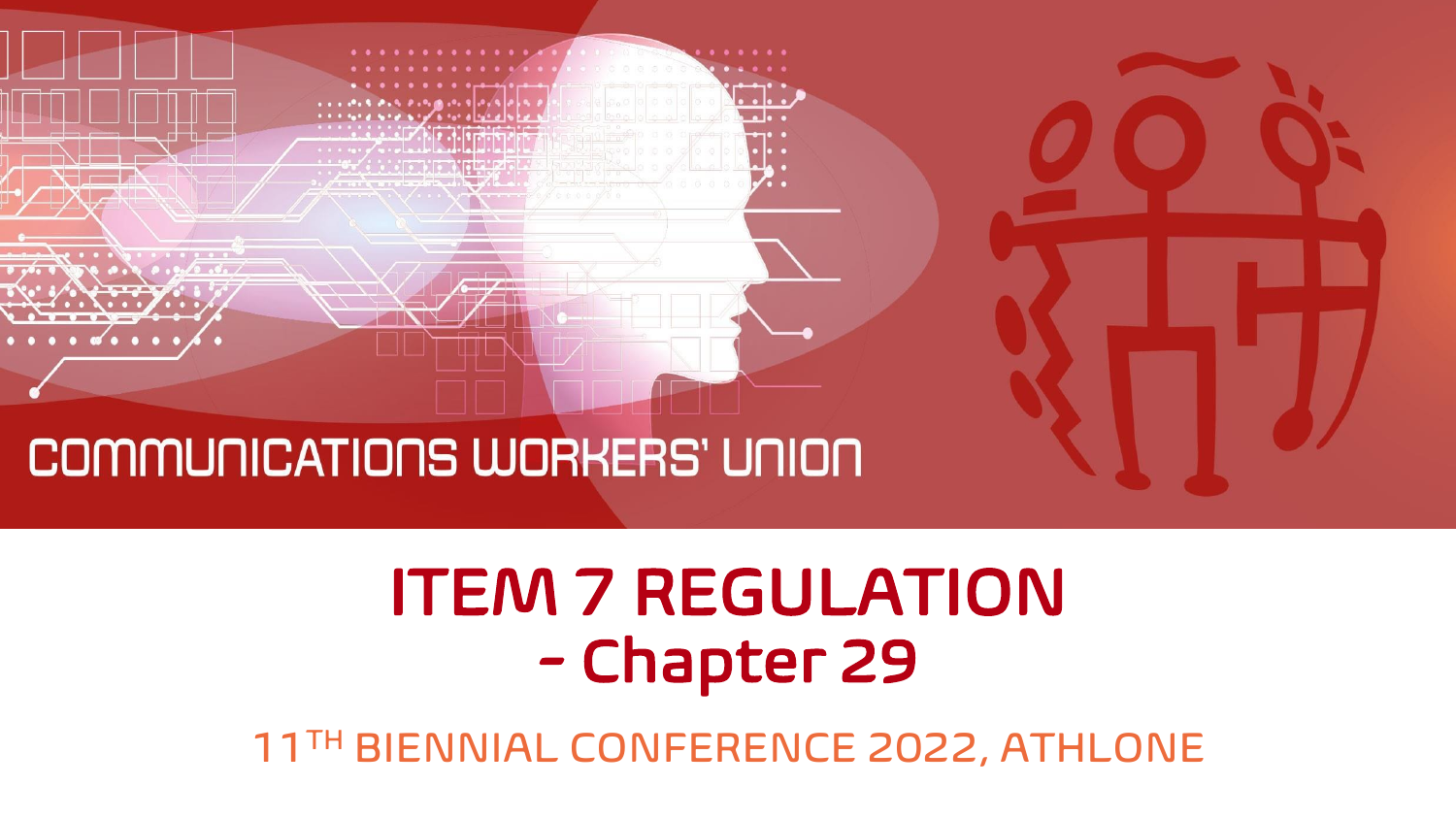#### European Electronic Communications Code

- The Government Legislative Programme for Spring 2022 includes plans for the **Communications Regulations (Enforcements) Bill 2022**
- This will transpose the European Electronic Communications Code (EECC) – otherwise known as "the Code"
- The Bill will grant additional powers to ComReg, including:
	- $-$  The ability to impose financial sanctions of up to  $\epsilon$ 5  $\,$ million or 10% of a firm's turnover, whichever is greater
	- Compel companies to provide compensation to their customers for missed installation appointments and delays in switching of numbers, as well as other failures
	- New investigation and adjudication powers, and allow it to make declarations of non -compliance against operators



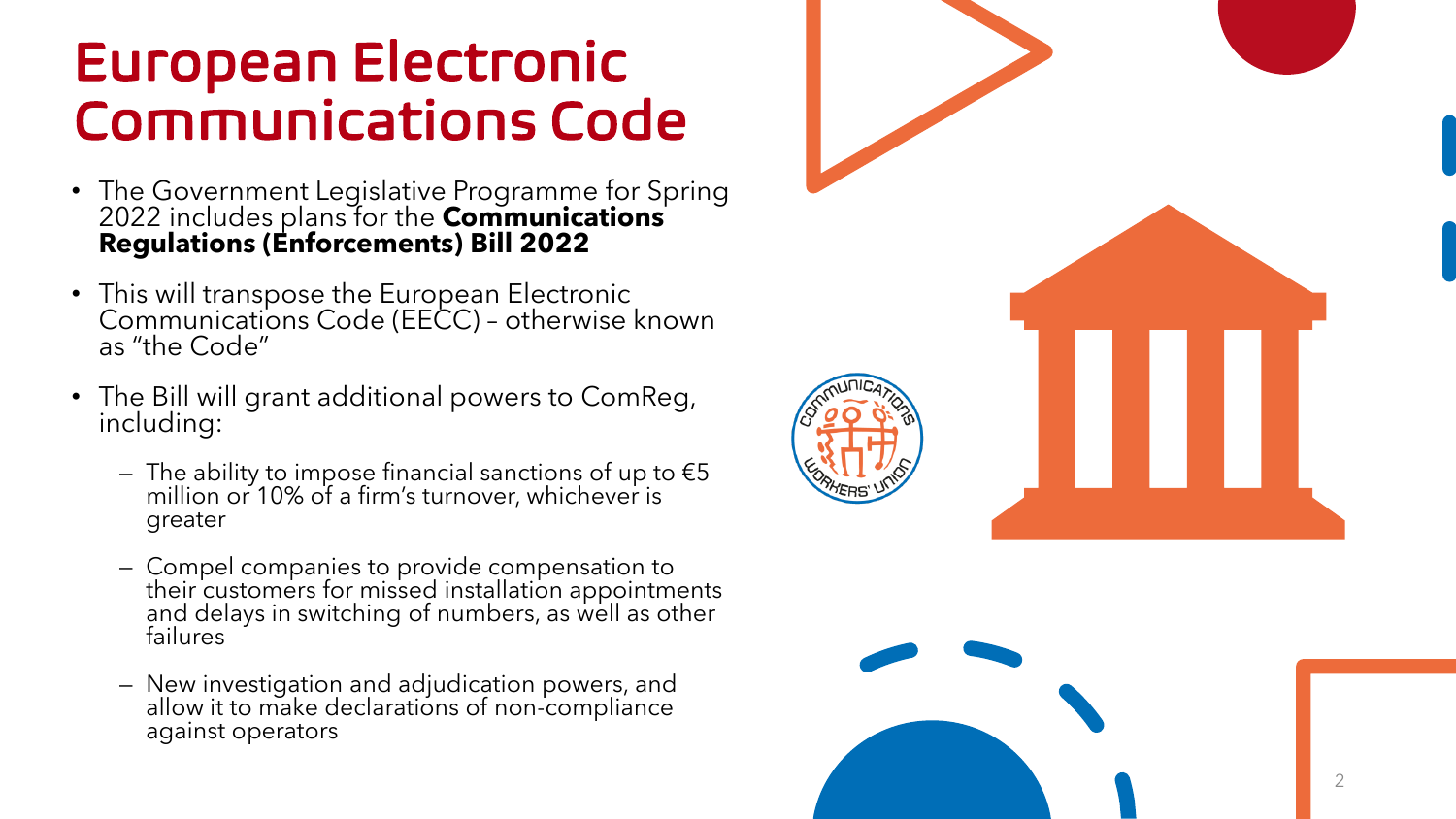

- In addition to these increased powers, the Bill will provide for:
	- A new 'Customer Charter' which will act as a "one-stop-shop" for customers to identify appropriate standards of service from operators. ComReg intends to set enforceable minimum quality of standards; *and*
	- An enhanced alternative dispute resolution process for consumers

*It remains to be seen what implications the 'Customer Charter' might have for the customer support operations in the main telecoms companies*

• Difficulty is, the legislation is not available for review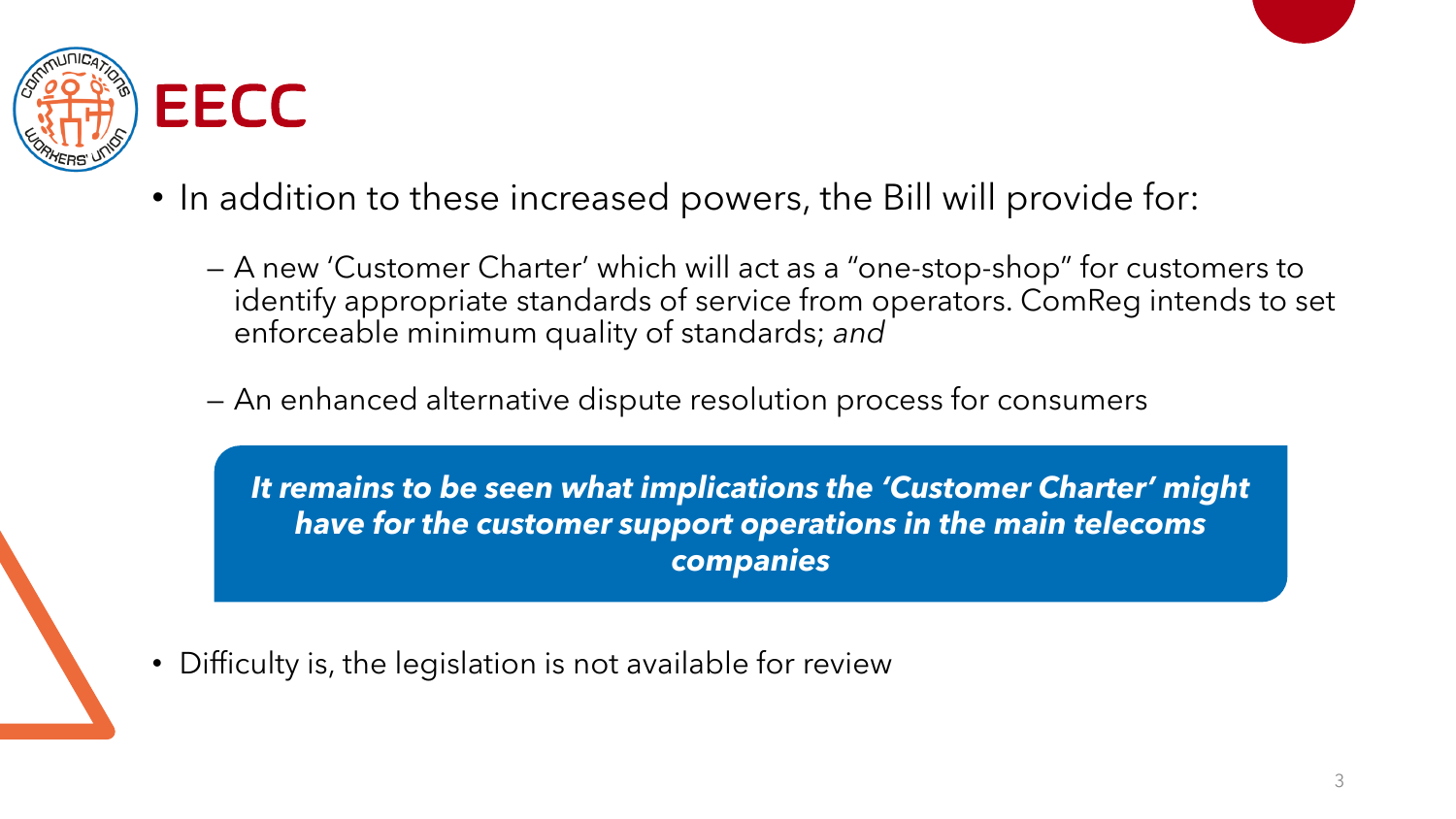

## Transition to Fibre

In addition, Article 91 of the EECC provides the basis for a national protocol to be established for legacy migration, which is the basis for the White paper released by eir

This is important – ComReg has begun a round of consultations on this

This includes that the transition must happen in a predictable and transparent manner for all stakeholders, with adequate notice periods

ComReg's *Electronic Communications Strategy Statement* noted that it expects copper-to-fibre transition to begin in the next five years

eir has a more ambitious timeline – intention to make formal announcement by 2025

Withdrawal of access to copper-based services

This is the single biggest driver of change in telecoms and will affect staffing levels

Directly lined to importance of Apprentice Programme